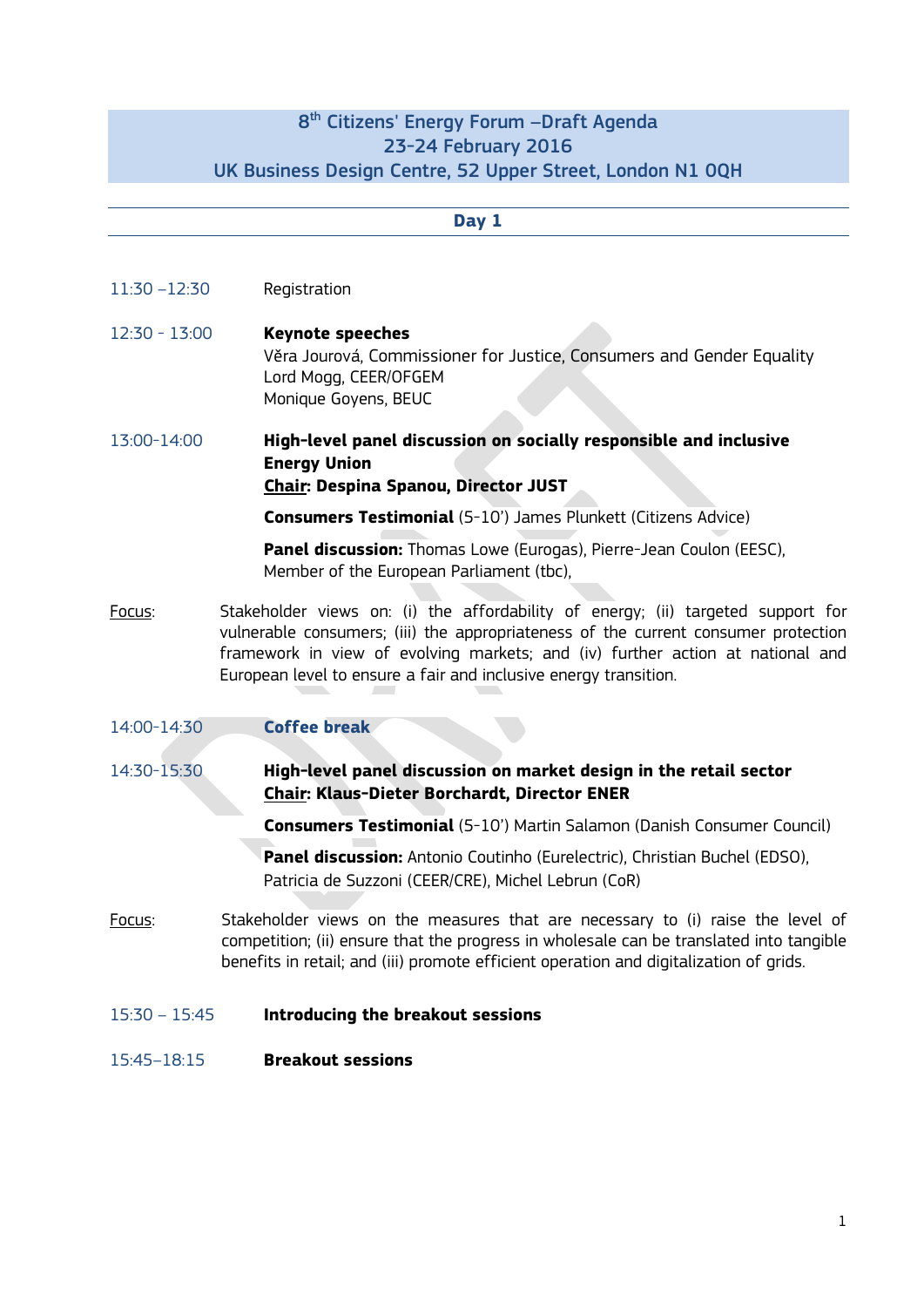## **Breakout session 1: Empowering consumers through accessible information**

The session will aim at gathering stakeholder views on how consumers can be empowered by having access to better information on the bill, and by having the possibility to compare supplier offers based on both the price and non-price elements (fuel mix). Consumers should also be able to switch supplier easily without facing unjustified charges and obstacles. The session will also address relevant enforcement issues linked to the Third Energy Package.

Chair: Carina Tornblom, DG JUST

Rapporteur: Florian Pichler (CEER/e-Control)

Presentation: Second consumer market study on the functioning of retail electricity markets for consumers in the EU (tbc)

Panel discussion: – Paulo Fonseca (DECO)

– Margot Loudon (Eurogas)

- Mia König (GEODE)
- Lewis Shand Smith NEON

## **Breakout session 2: Smart and innovative services for consumers/prosumers**

This session will look into the preconditions, good practices and incentives for traditional consumers to benefit from an efficient and dynamic energy market. A closer link between the wholesale and retail markets needs to be established so that suppliers and aggregators can offer new types of contracts and services and consumers react to price signals and consume in smarter and more energy-efficient ways. Some consumers may choose to become prosumers and make use of dynamic tariffs, whilst providing flexibility through micro-generation or storage.

Chair: Manuel Sánchez, DG ENER

Rapporteur: Neil Barnes (CEER/Ofgem)

Presentation: Peter Molengraaf (CEO Alliander) - The Universal Smart Energy Framework

Testimonial: Andrzej Bucko, Polish Consumer Federation

Panel discussion: – Heikki Linnanen, Head of Projects, IT, and Sustainability, Caruna, FI

- Paolo Falcioni, Director General CECED
- Bianca Barth, Policy Director, bne Association of Energy Market Innovators
- Joerg Muehlenhoff, RES in BEUC (consumer representative)
- Annette Loske, President of IFIEC Europe (industrial (self) consumer)
- Massimo Cavaliere, CEO, Suncity Italy (SME representative)

## **Breakout session 3: Roles of DSOs in facilitating consumers' market participation**

This session will aim at discussing stakeholder views on key issues arising from the present and new DSO roles and responsibilities as regulated actors in the energy system. In particular it will focus on how the DSOs should fulfil their responsibilities for ensuring easy access, availability and protection of consumer consumption data, independently of the adopted data management model.

Chair: Kostas Stamatis, DG ENER